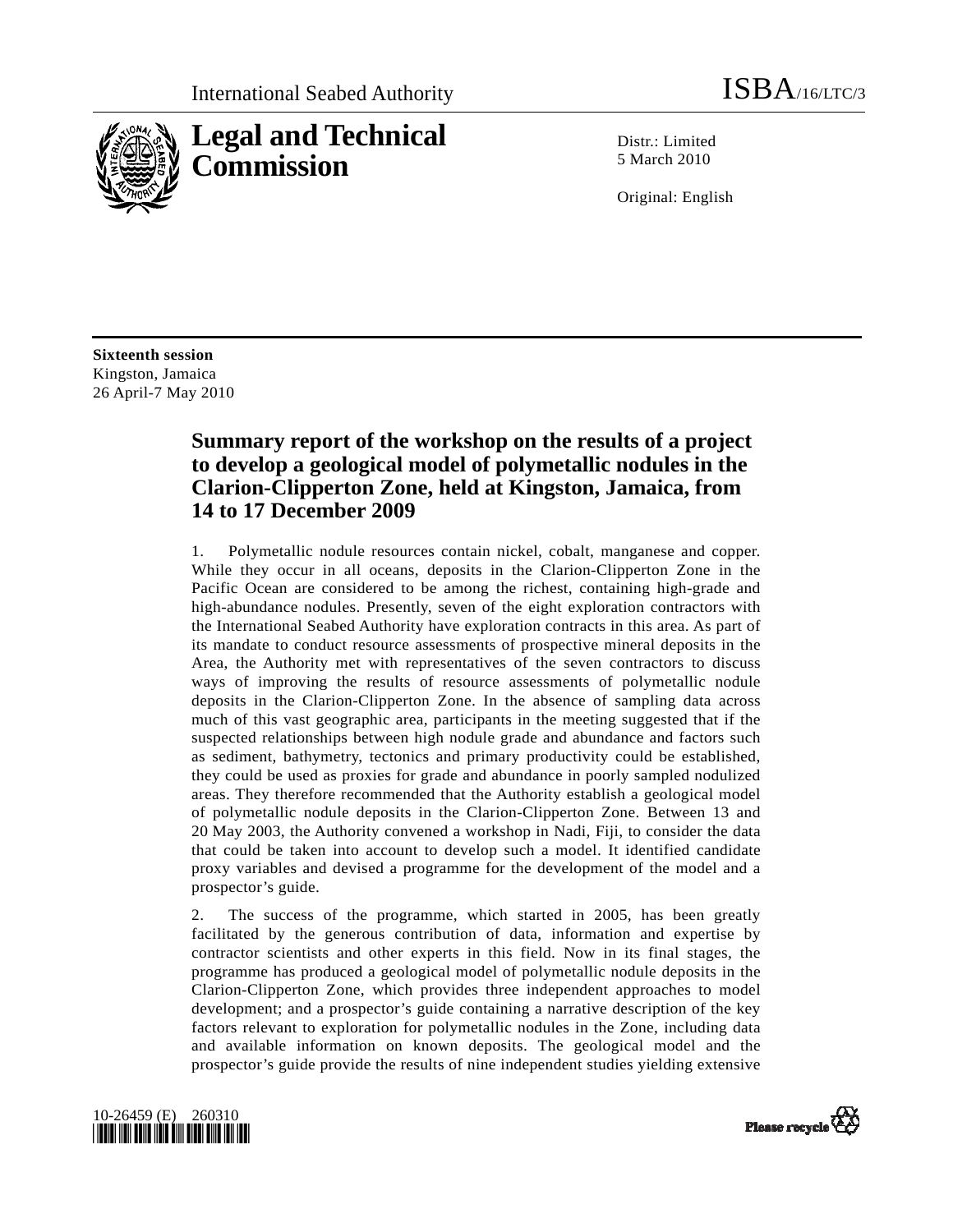geophysical, geological, oceanographic and biological information relevant to deposits in the Zone, and general guidance as to why these deposits occur, where they occur, and criteria for use in identifying such deposits in the Zone.

3. The Authority convened a workshop on the results of this project from 14 to 17 December 2009, at the Authority's headquarters in Kingston, Jamaica. The workshop was attended by a total of 24 participants, including some members of the Legal and Technical Commission of the Authority, representatives of contractors, representatives of member States and the experts who contributed to the development of the geological model and the prospector's guide. The workshop was broadly divided into three segments: presentations from experts; working group deliberations; and the concluding session.

4. The workshop was formally inaugurated by Nii Allotey Odunton, Secretary-General of the International Seabed Authority. Welcoming all participants to the workshop, the Secretary-General traced the chronology of the geological model's development. He thanked the contractors and experts for their services to the project and their generous contribution of data. The Secretary-General also informed the workshop that, for the first time, the Authority would stream the workshop live over the Internet, and that this would help the Authority to reach a wide audience across the world. He invited participants to offer critical review, suggestions and improvements during the deliberations of the workshop, so that firm recommendations could be reached at its conclusion. He wished the participants a fruitful and enjoyable workshop and stay in Kingston. James A. R. McFarlane, Head of the Office of Resources and Environmental Monitoring of the Authority, gave a briefing on the workshop's plan and logistics. Dr. Charles Morgan of Planning Solutions Inc., Hawaii, United States of America, who was the Chief Consultant for the geological model project, was designated as the coordinator of the workshop.

# **Expert presentations**

5. The workshop heard 11 presentations on the results obtained for selected proxy variables, how they were incorporated into the model, the results of the resource assessment of the deposits in the Clarion-Clipperton Zone, and a review of the model's documents. The presentations commenced with a talk on geological model project implementation by Dr. Morgan. During the presentation, Dr. Morgan outlined the objectives of the programme and summarized the results. The main objectives of the programme were to improve resource assessment, integrate all available exploration and environmental data and provide guidelines for future prospecting and exploration. He also traced the project's milestones chronologically. He briefly presented the overall results of the project. Dr. Vijay Kodagali, Senior Scientific Affairs Officer at the Authority, then presented a review of the data used for the model. He described the diverse and huge data set that the Authority had gathered from the generous contributions of contractors in the Clarion-Clipperton Zone. He also presented the maps and figures relating to the additional data acquired for the model studies. He explained that during the project, the Authority had coordinated the efforts of contractors and consultants, set up secure FTP (file transfer protocol) and VPN (virtual private network) sites for the project, carried out periodic reviews of the project and ensured that the two products of the project the geological model and the prospector's guide — were peer reviewed. An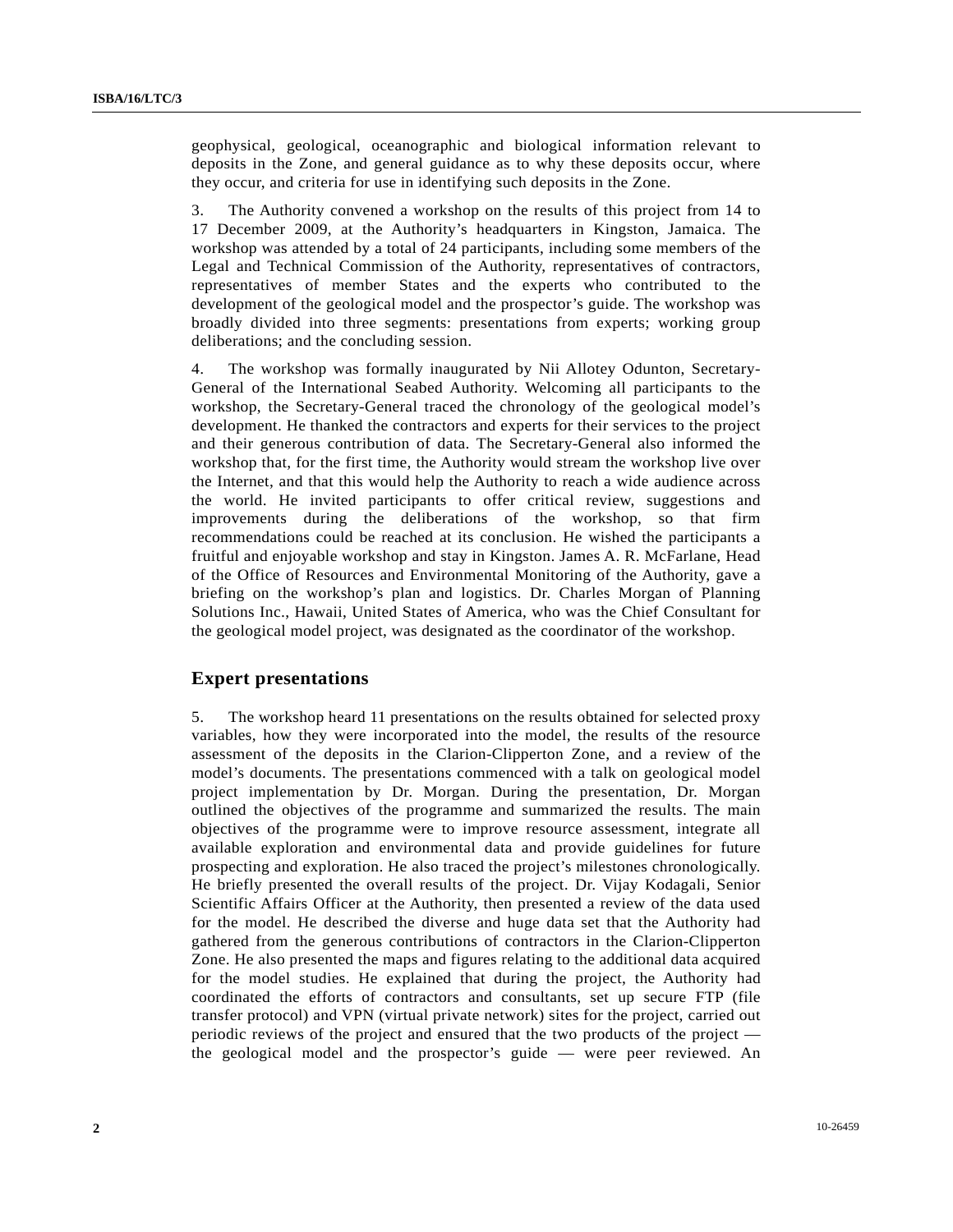interesting discussion on the quality, distribution and normalization of the data ensued.

6. Dr. Lindsay Parson of the National Oceanography Centre, Southampton, United Kingdom of Great Britain and Northern Ireland, presented the results for the proxy "bathymetry and base map". He showed the different data sources used for preparation of the base map. In addition to the data available in the public domain, other information was used, including bathymetric data from satellite-derived gravity measurements, new multi-beam data provided by contractors and contractor analogue maps. The detailed maps were provided for six areas of focus in the Clarion-Clipperton Zone that cover the entire nodule zone. A one-minute grid interval was applied to the entire Zone and the key areas were mapped at 0.5-minute and 0.1-minute grid intervals. He presented the maps generated from his work and talked briefly about the tectonics of the region. During subsequent discussions, participants complimented Dr. Parson for the excellent assimilation of available data for the Clarion-Clipperton Zone region.

7. Dr. Valery Yubko of Yuzhmorgeologiya and Dr. R. Kotlinski of Interoceanmetal Joint Organization had worked on the volcanic and structural elements of the Clarion-Clipperton Zone. However, as neither author was present, their work was presented by their colleague, Dr. Valcana Stoyanova. The main objective of the work was to estimate the influence of factors such as bottom morphology, water depth, structural-tectonic setting and sedimentary, volcanic and hydrothermal activity on the formation of polymetallic nodules in the entire Clarion-Clipperton Zone. The data used for the study related to the structural setting of the Zone; volcanic and hydrothermal activity; type of sediment; type and distribution of nodules; and manganese-iron ratios. Dr. Stoyanova presented a tectonic sketch of the Clarion-Clipperton Zone and discussed the hydrothermal and volcanic activity data for the region. She also provided paleo reconstruction maps of the region for 5, 10, 15 and 20 million years ago. Participants showed keen interest in the results of the work, especially on the new Mahi-Mahi fracture zone, which seems to have a significant influence on nodule distribution in the region.

8. Dr. Charles Morgan presented the results of the proxy work on sediments as contained in the report entitled "Regional examination of sediments". As part of the work on sediments, the consultants assembled available data from contractors and the public domain and integrated them into a common format. They also examined the relationship between sediments and abundance and metal content. Over 4,600 sediment station data were gathered for this study. The sediments have been classified into 13 types. A map of the sediments superimposed on the bathymetry of the Clarion-Clipperton Zone was also provided.

9. Deliberations on sediments continued on the second day with a presentation by Professor H. Zhou on bathymetry and sedimentation in the contract area of the China Ocean Mineral Resources Research and Development Association (COMRA). He presented detailed bathymetric maps of the eastern and western segments of the COMRA contract area. The COMRA area has three basic regions: abyssal hills, seamount chains and the abyssal basin. The seamounts have an east-west strike whereas the sedimentary graben is trending north-south. The seamount chains are more prominent in the eastern segment. Dr. Zhou also analysed about 1,600 sediment data from free-fall samplers. He said that he had used a sediment classification that comprised four classes. He presented a relationship between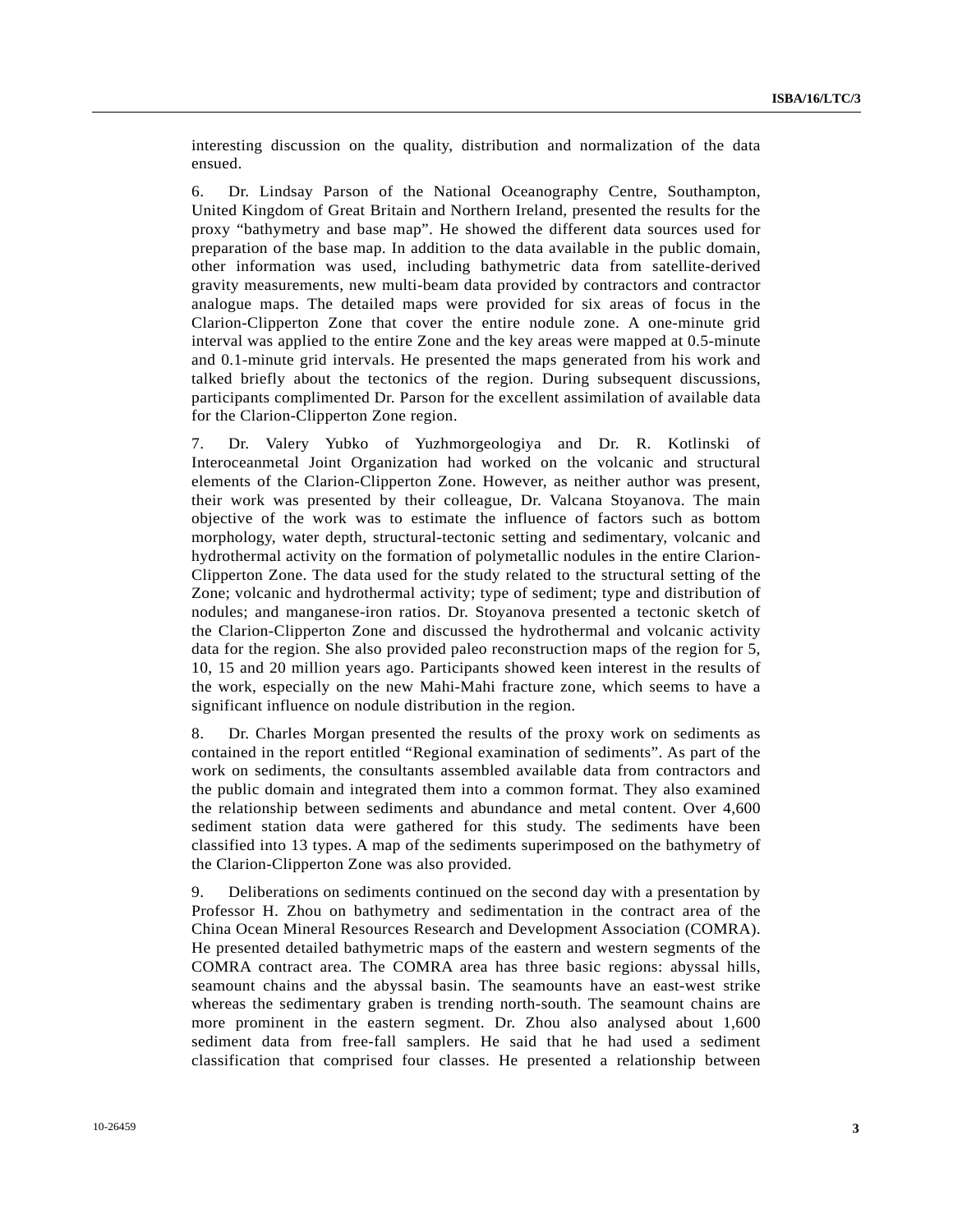sediment type and bathymetry. He compared deep tow data with bathymetric data to show their relationship to nodule abundance. During discussions, many participants touched on the scheme of classifications used by different presenters for different parameters and pointed out that there was no uniformity. This anomaly was attributed to contractors using different methods of classification. The need for a uniform classification methodology for all parameters was emphasized by participants.

10. One of the key results of the work on proxy variables for the geological model — the "biogeochemical model" — was presented by Dr. Morgan. The biogeochemical model predicts the geographical distribution of the metal content of nodules (manganese, cobalt, copper and nickel concentrations) and their abundance (kilograms of ore deposits per square metre of sea floor), using as model components the values of other known variables, including chlorophyll concentrations in surface waters, distance from the East Pacific Rise and the carbonate compensation depth. The primary sources of metals for the polymetallic nodule deposits of the Clarion-Clipperton Zone are terrigenous or volcanogenic sources in North and Central America, and the East Pacific Rise. The metals are adsorbed to the surfaces of fine-grained sediments which are carried westward by the North Pacific Current. The sediments are consumed by filter-feeding zooplankton en route and converted into silt- and sand-sized fæcal matter that is large enough to sink to the sea floor in the deep tropical Pacific waters. These fæcal pellets can then be metabolized by benthic animal communities and bacterial processes on reaching the sea floor. These processes remove the organic materials that bind the metals and reduce them to cationic species that are readily absorbed by the anionic manganese oxide matrix that constitutes the bulk of nodule deposits. Dr. Morgan presented several maps of nodule distribution generated from the model. Following Dr. Morgan's presentation, participants discussed the components of the model and the final results.

11. Dr. Valcana Stoyanova made a presentation on the relationship between nodule coverage, morphology and distribution. Dr. Stoyanova said that in order to understand nodule distribution within the study area, an analysis had been undertaken to determine the correlations among nodule parameters such as coverage, abundance, morphology, size, genetic type, water depth, bottom morphology and geographic region. She said that a classification system for nodule morphology and its formation mechanism separates hydrogenetic from diagenetic nodules, and isolates different morphological types (such as discoidal and spheroidal). She also said that throughout the eastern part of the Clarion-Clipperton Zone, diagenetic, discoidal and ellipsoidal nodules are the dominant types. In the areas of highest nodule abundance, nodules with multiple nuclei are the most common morphology. The highest percentages of sea floor covered by nodules are found in water depths between 4,100 and 4,200 metres, and the highest abundance values are found between 12° and 16° N latitude.

12. Dr. Charles Morgan presented the work of Dr. J. K. Kang and others from the Korean Ocean Research and Development Institute (KORDI), Republic of Korea, on the appraisal of nodule resource potential using GIS (Geographic Information System) and geo-statistics. A summary of Kriging techniques and the results of other geo-statistical work were provided. Resource assessment was based on conventional methodology, and the data for the assessment were subdivided in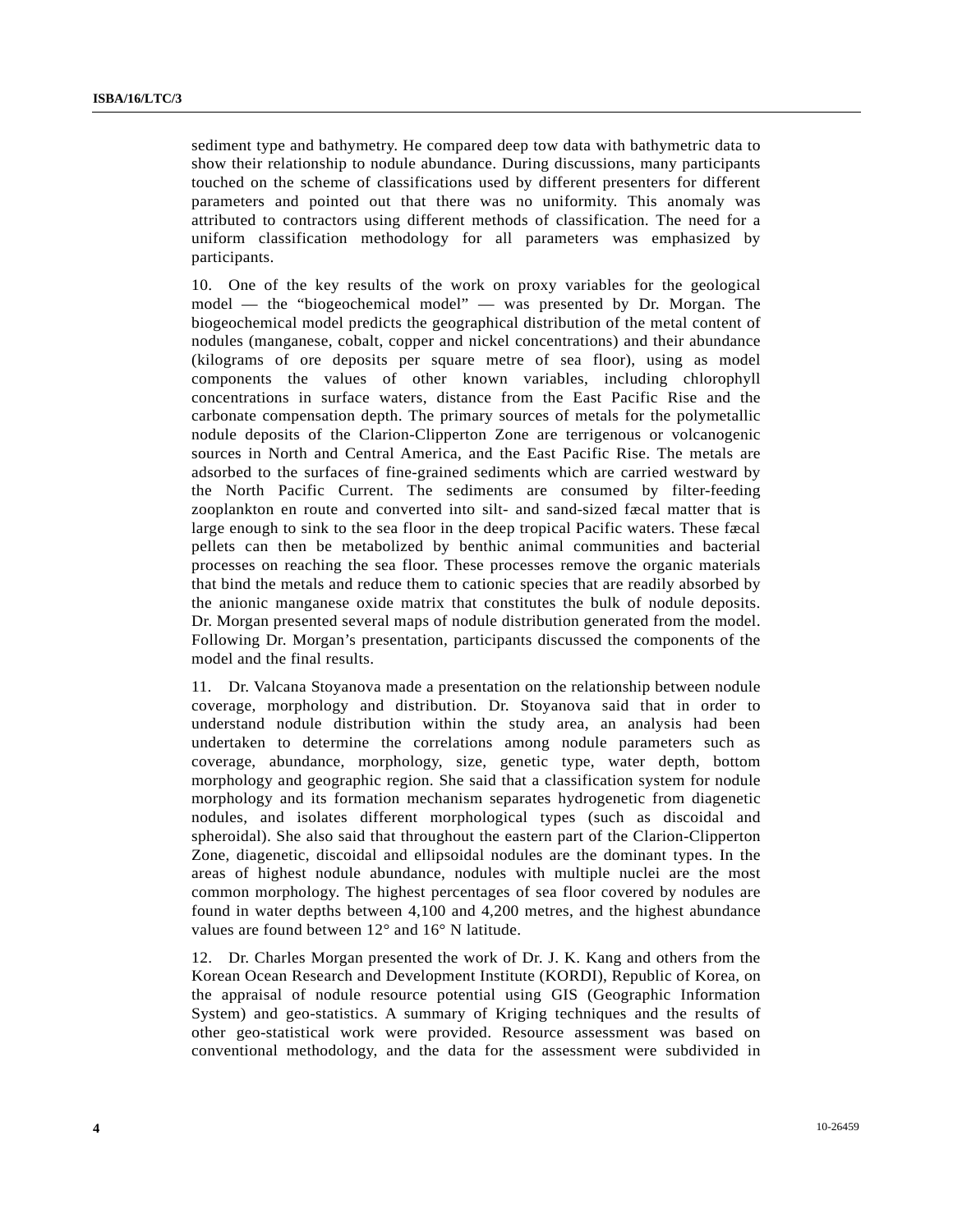simple geometries to aid analysis. The results indicate about 20 billion to 30 billion metric tons of nodules in the study area.

13. Spatial decision support system, artificial neural network and fuzzy logic techniques were also used to model resources in the Clarion-Clipperton Zone. The results were presented by Professor H. Zhou of Tongji University, Beijing. Spatial decision support system modelling was employed to estimate the mineralization potential of selected areas of the Clarion-Clipperton Zone where nodule abundance and metal content data are not available. The study was based on data sets that included bathymetry, topography, sediment type, calcite compensation depth and surface chlorophyll. Specific techniques employed in the study included weights of evidence modelling, fuzzy logic, logistic regression and artificial neural network techniques. The results of this work provide differing assessments of the spatial distribution of areas within the study area in which nodule deposits are likely to occur. The results consistently indicate that the best prospects are found in the central and northern parts of the Clarion-Clipperton Zone, while the southern, southwestern and eastern parts of the Zone are likely to be unfavourable to nodule deposit occurrence. Various maps generated from the study showing the areas of likely occurrence were presented by the author. The novel approach employed for modelling the resources was appreciated by a number of participants, who also provided many suggestions for the improvement of the results.

14. The two products of the geological model project were reviewed by two wellknown experts, Dr. James Hein of the United States Geological Survey and Dr. Peter Halbach of Freie Universität, Berlin. Dr. Halbach presented the highlights of his assessment of the geological model and the prospector's guide. He said that after his initial review of the documents, the authors had incorporated his suggested changes and updated the documents. He commented in detail on each chapter of each document. Dr. Halbach spoke about the genesis of nodules and commented on the biogeochemical model presented in the documents. He said that he also wanted the authors to consider the Peru Basin nodule province in the model development exercise. In a summary, he stated that the optimum conditions for high-quality nodule growth are not related to maximum growth rates or maximum manganese concentrations, but rather to the intermediate biogeochemical environment. A lively discussion on nodule genesis followed his presentation.

# **Working groups**

15. On the third day of the workshop, participants were divided into four working groups. Leaders were chosen to conduct the deliberations of each group. The groups were:

- Working Group 1: Extension of the model to other world oceans (Indian, Atlantic, etc.)
- Working Group 2: Exploration technology (exploration, analytical methods, mapping, visualization, remotely operated vehicle/autonomous underwater vehicle, etc.)
- Working Group 3: Environmental component (research plan, time series, site plan and standardized data sets)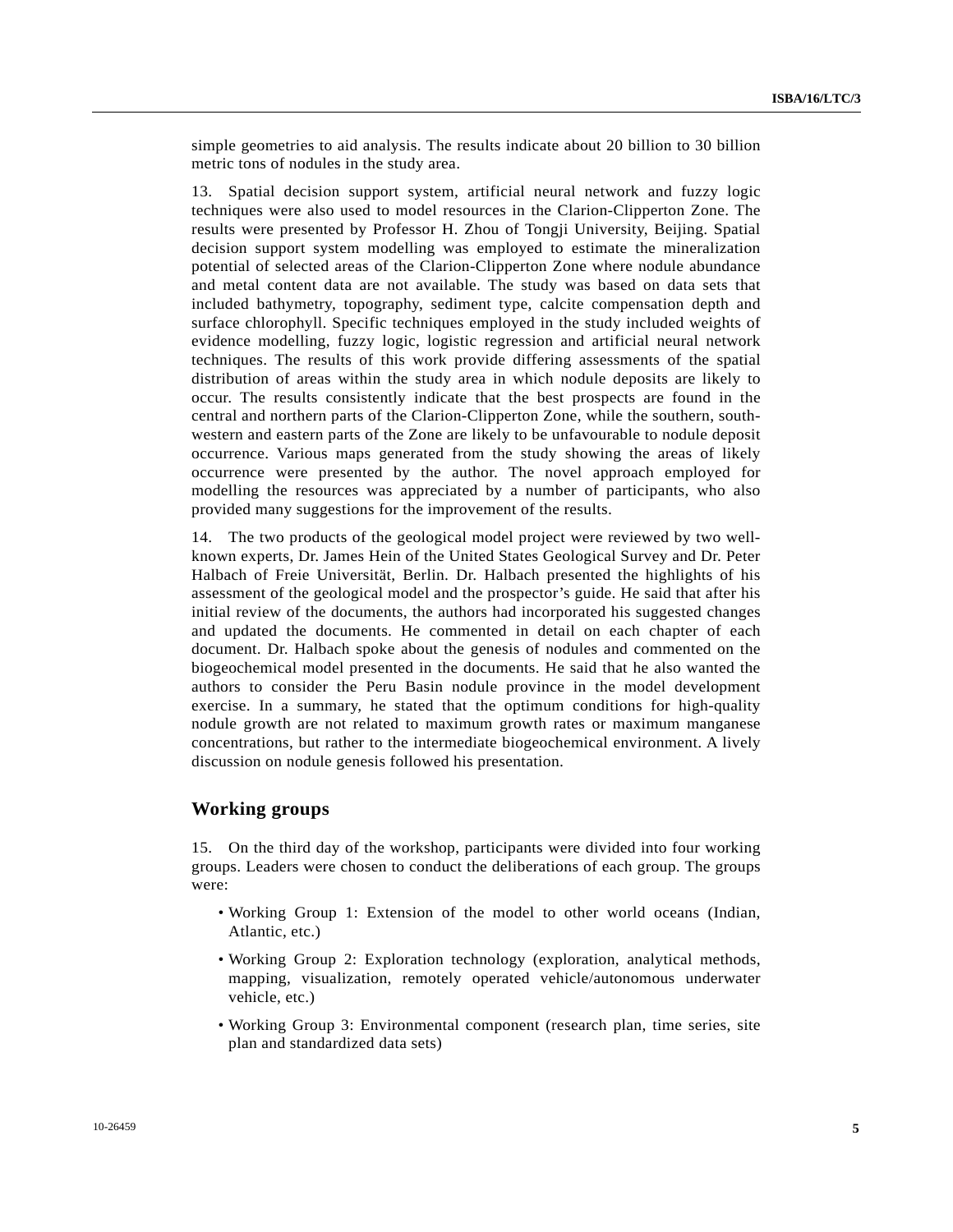• Working Group 4: Education and outreach regarding the results of the model studies

Groups 1 and 2 met separately for the entire day. The members of Groups 3 and 4 met separately and also attended the meetings of Groups 1 and 2.

16. The fourth day of the workshop began with a plenary session on the working group deliberations. During this session, the chairs of each working group presented reports on their recommendations. All delegates took part in the discussions during this session. The working groups later met again to finalize their recommendations.

## **Working Group 1: Extension of the model to other world oceans**

17. Working Group 1 deliberated on:

 (a) Developing recommendations on establishing similar geological models of nodulized provinces in the Indian Ocean, Atlantic Ocean, Peru Basin, Mexico Basin and elsewhere;

 (b) Identifying shortfalls, deficiencies and limitations of the geological model and prospector's guide of the Clarion-Clipperton Zone with regard to its application to other areas;

(c) Suggesting improvements to the model and prospector's guide.

18. The Working Group discussed the Central Indian Ocean Basin scenario and said that the immediate need was to extend the geological model to that region. In order to increase knowledge of the area, it was strongly recommended that contractors make data available to develop a model of the Basin. Participants felt that the Clarion-Clipperton Zone model needed to be tested in the Basin before it could be considered as a global model for polymetallic nodule deposits.

19. The Working Group also discussed the Atlantic Ocean scenario. Participants were informed that the limited data available on the South Atlantic Ocean, compared to other regions, would make a full test of the Clarion-Clipperton Zone model in that region impractical. Therefore, a two-phase project was proposed. The first phase would be an Authority-led initiative facilitating the collection of all available data (and analyses) for the South Atlantic, from coastal and other States, to be consolidated to create an integrated database. Participants agreed that that phase could be completed under a two-year programme. The second phase would be a test of the Clarion-Clipperton Zone model on suitable areas in the South Atlantic Ocean. Participants suggested that the proposal for the South Atlantic Ocean project could be a good opportunity for the application of the prospector's guide in that region. They also felt that the proposed project could provide the necessary framework to search for areas in the South Atlantic Ocean where factors and conditions that control Clarion-Clipperton Zone nodule formation also exist.

20. The Working Group recommended that the Clarion-Clipperton Zone model be revisited, taking into account the results from the Mexico Basin, and particularly the importance of hydrothermal input and lateral transportation of sediments and dissolved metals of terrigenous origin. It also recommended that the analyses and results from the Peru Basin, particularly the high manganese-iron ratios representing the type of end member composition of diagenetic nodules observed, also be considered in the Clarion-Clipperton Zone model.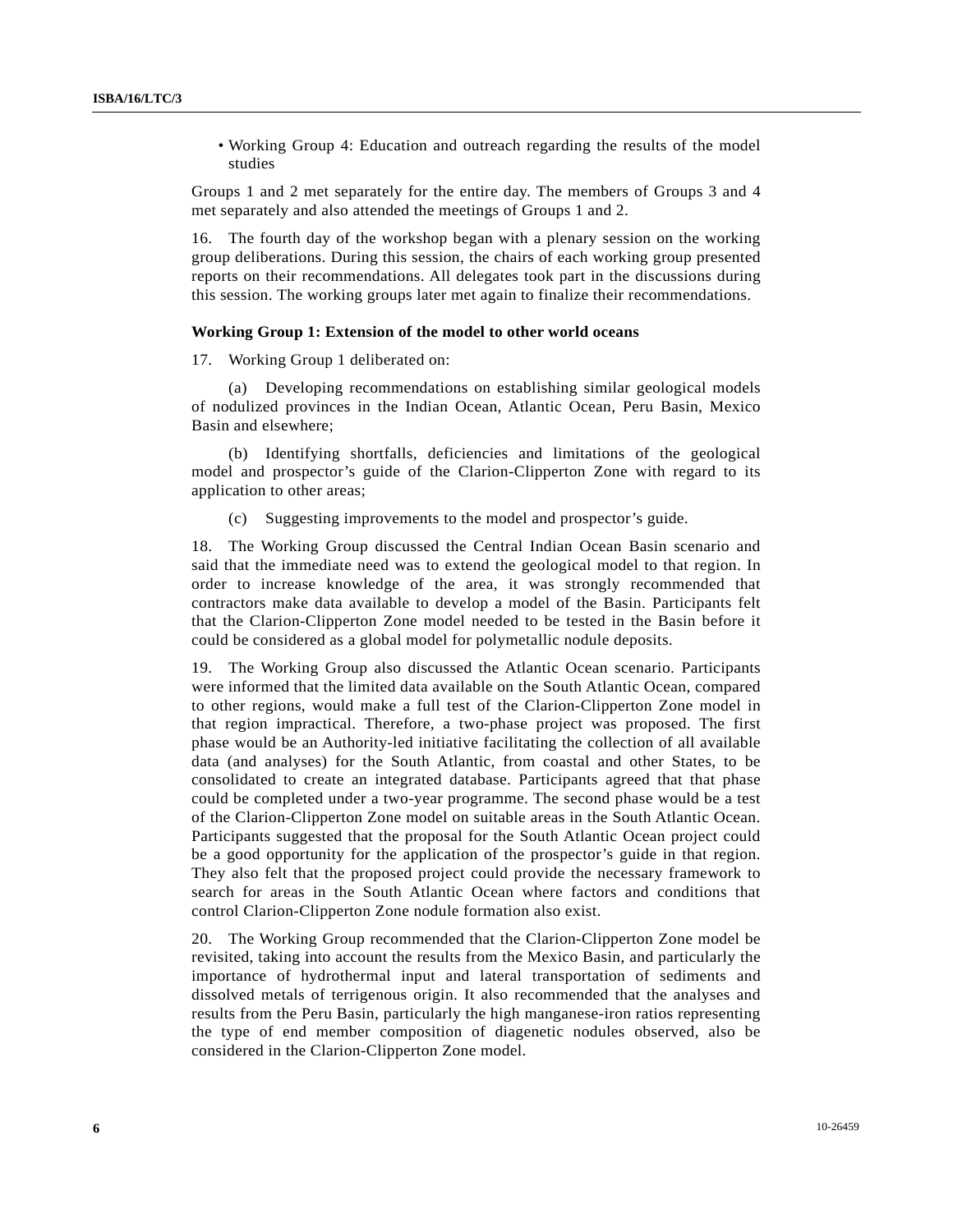21. Other recommendations of Working Group 1 included the following:

 (a) There is potential for the application of the Clarion-Clipperton Zone model to the North Atlantic Ocean;

 (b) Contractors should test the model in their areas, and the Authority should test the model in the reserved areas;

 (c) Trace metals might be of high future importance considering market trends. For example, molybdenum, zinc, titanium, rare earth elements and others should also be used in the model to check its applicability in defining their resource potential;

 (d) The geological model and the prospector's guide have dealt with nodule morphology, size and shape, and also with sediments. However, during the discussions following the presentations, it was observed that there is no uniformity in the classification schemes for these parameters. Contractors are using their own methods of classification. The Working Group, therefore, recommended that a standard classification scheme for all these parameters should be developed. It also suggested that the Authority convene a workshop or a meeting of experts on this issue and that the standardized schemes be adopted by the Authority and made applicable to all future publications and reports.

#### **Working Group 2: Exploration technology**

22. The Working Group discussed in detail the status of exploration and mining technology. With the relative maturity of components of exploration technology, the Working Group suggested that there should be a focus on gaps in the data that have to be provided by the contractors. Two needs seem to have become very important: environmental data; and nodule data for specific contractor fields. Environmental data and plans are needed in order to fulfil contractual obligations (particularly with respect to the Clarion-Clipperton Zone contractor areas). These needs appear to be similar for all contractors, so a collective effort should be considered to more speedily reach common or reference solutions to contractor needs. Additionally, data with sufficient detail are needed to inform decisions on the order of importance of nodule fields (and perhaps suggest whether tailored collection techniques are required) within each contractor's area. The Working Group also discussed biota and environmental data, micro-exploration, funding, standards, pilot harvest efforts and open architecture.

23. The Working Group recommended, among other things, that the Authority consider convening a meeting of the contractors to promote an open discussion on protocols and standards (for example, voltages, bus, communication, connectors) and publish the document on protocols and standards. The Working Group was of the opinion that proven and detailed methodologies could readily be adapted to Authority needs, which would drive down commercial off-the-shelf costs, force commonality and increase the possibility of multiple vendor competition.

24. The Working Group made further observations to improve the technological environment for exploration and operations in the Clarion-Clipperton Zone:

 (a) Visualizing capability: exploratory research, combined with a higher volume of increasingly sophisticated sensor data, suggests that an important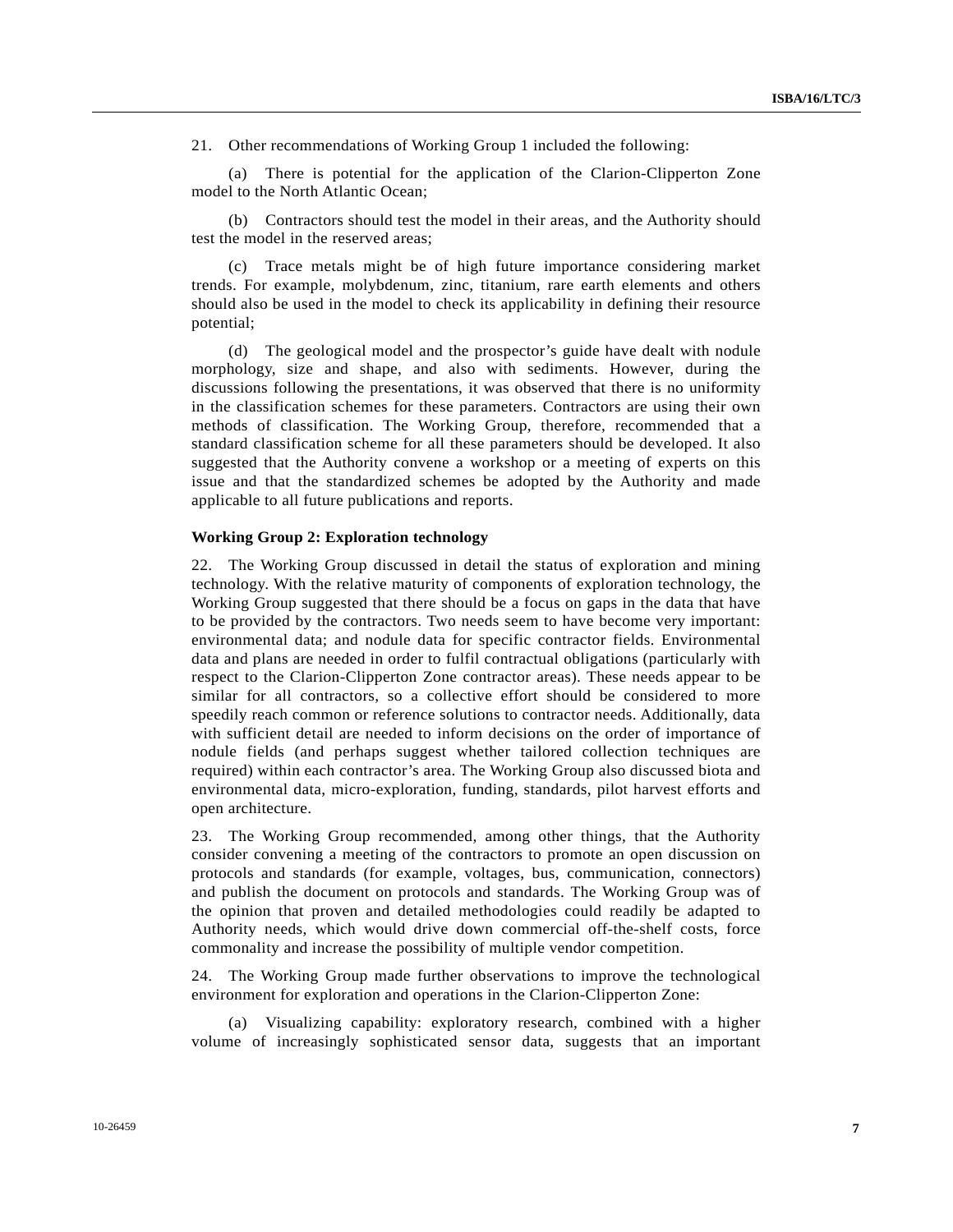baseline technology will be data fusion, which can be presented by ever-improving visualization techniques;

 (b) Technical/programme management: the Authority should consider, as harvesting operations come closer to reality, that individual contractor advocacy within the Authority might be well served by programme managers who are able to work on issues with a more robust technical staff, to minimize the loss of lessons learned from previous research and operations.

## **Working Group 3: Environmental component**

25. Working Group 3 was given the task of recommending how to interest contractors in the accomplishments of the geological model. It was suggested that this could facilitate the identification and definition of abyssal habitats in the Clarion-Clipperton Zone and help identify the data required to accomplish environmental assessments and determine their relevance to the future environmental protection of the seabed.

26. The Working Group made recommendations for the application of the geological model to future environmental monitoring and assessment, including:

 (a) Improve understanding of the role of biological factors in the distribution and origin of nodules;

(b) Standardize methods, factors, resolution and other considerations;

 (c) Encourage habitat scale studies and data gathering for future impact analysis and recovery experiments;

(d) Encourage contact with appropriate scientific research institutes;

 (e) Continue promoting interaction between mining companies and relevant international scientific programmes;

 (f) Develop a training and preparation programme for environmental assessment that helps standardize the resolutions used and information delivered;

 (g) Integrate unpublished data that may add to the baseline understanding of the environment.

# **Working Group 4: Education and outreach regarding the results of the model studies**

27. Working Group 4 was given the task of generating recommendations for educational and outreach strategies. Members of the Group actively participated in the meetings of the other three working groups. This operational approach was considered more efficient, given the cross-cutting nature of the tasks of Working Group 4. The Group's main suggestion, after two days of deliberation, was that the Authority be charged with the responsibility of communicating the results of, and progress made in, scientific, cultural and environmental work conducted at the deep seabed to all parties that would be affected by or benefit from such work. The Authority should identify the target audience and decide upon a strategy for dissemination of this information.